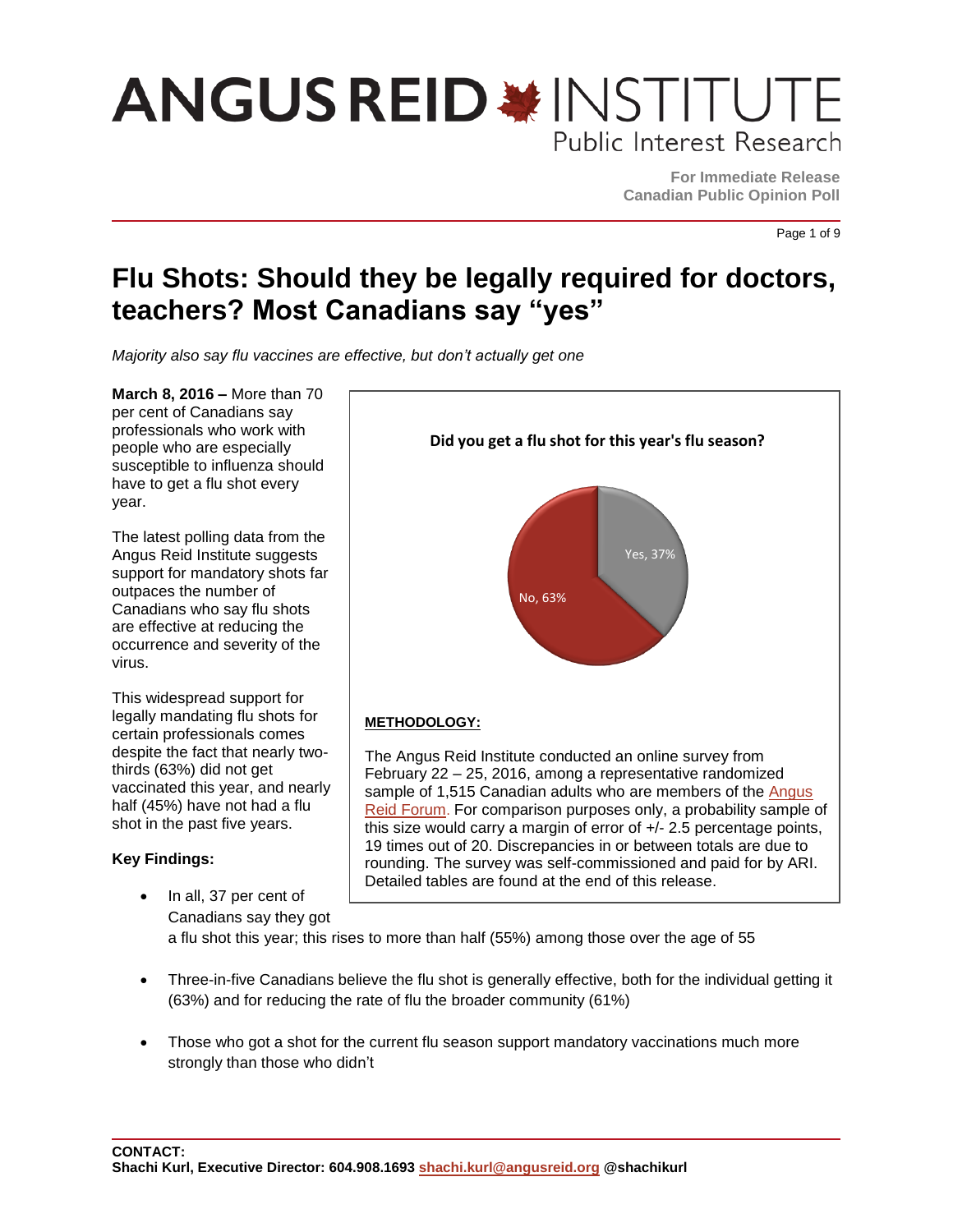**For Immediate Release Canadian Public Opinion Poll**

Page 2 of 9

#### **Who should have to get a flu shot?**

Should a person who works with people who are more vulnerable to the flu – young children, the elderly, or people with weakened immune systems be legally obligated to get vaccinated each flu season? Canadians answer that question with a resounding yes.

As the following graph shows, no fewer than seven-in-ten say emergency room doctors, family doctors, nurses, non-medical hospital staff, elementary school teachers, and nursing home staff should be legally required to get a flu shot:



### **Please indicate whether you would support or oppose legally requiring people in each of following occupation to get a flu shot annually:**

Health-care workers in British Columbia [have been required](http://www.metronews.ca/news/vancouver/2015/11/05/bcs-top-doctor-says-vaccinate-or-mask-policy-to-stay.html) to either get vaccinated or wear surgical masks during the flu season since 2012, but last year an arbitrator in Ontario [struck down a similar policy](http://www.theglobeandmail.com/news/national/union-says-ontario-nurses-cant-be-forced-to-wear-masks-in-flu-season/article26306631/) implemented at a hospital in Sault Ste. Marie.

[Those opposed to mandatory "flu shot or mask" policies argue](http://www.theglobeandmail.com/life/health-and-fitness/health/reality-check-why-an-expert-argues-against-flu-shots-for-health-care-workers/article21057766/) that they infringe on the rights of workers, and that the influenza vaccine isn't particularly effective at stopping the spread of the virus. Regardless of the debate around the efficacy of mandatory flu shots, however, Canadians of all ages are broadly supportive of them.

Those aged 55 and older are especially in favour. At least four-in-five respondents (80%) in this age group say flu shots should be mandatory for people in each occupation canvassed. Support for requiring flu shots for people working these six jobs also cuts across regional and gender lines [\(see comprehensive](http://angusreid.org/wp-content/uploads/2016/03/2016.02.25_Flu-ShotsReleaseTables.pdf)  [tables for greater detail\)](http://angusreid.org/wp-content/uploads/2016/03/2016.02.25_Flu-ShotsReleaseTables.pdf).

Those who got a flu shot this season are at least twice as likely as those who didn't to say they "strongly support" mandatory inoculation for each profession, as seen in the following graph: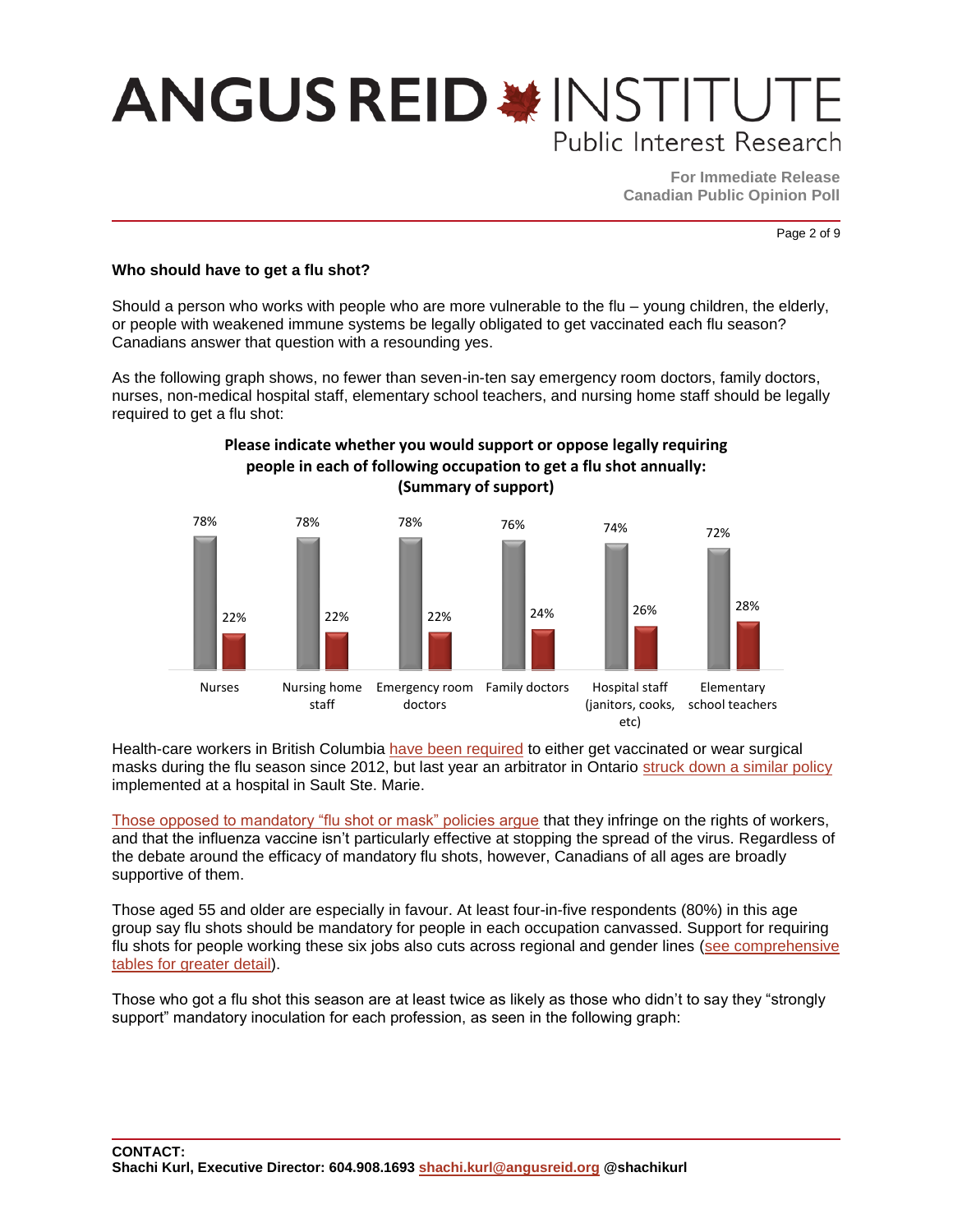**For Immediate Release Canadian Public Opinion Poll**

Page 3 of 9



### **Percentage of Canadians who "strongly support" mandatory flu**

#### **Who actually gets a flu shot?**

Older Canadians are more likely than other age groups to have gotten a flu shot this winter (56% of those aged 55 or older did so), while younger Canadians (those ages 18 – 34) are especially unlikely to have been vaccinated (78% did not get a flu shot).

This pattern is borne out over the last five years. Most Canadians under age 55 haven't gotten a flu shot at all in that time, while nearly half of those 55 and older (48%) have gotten one every year: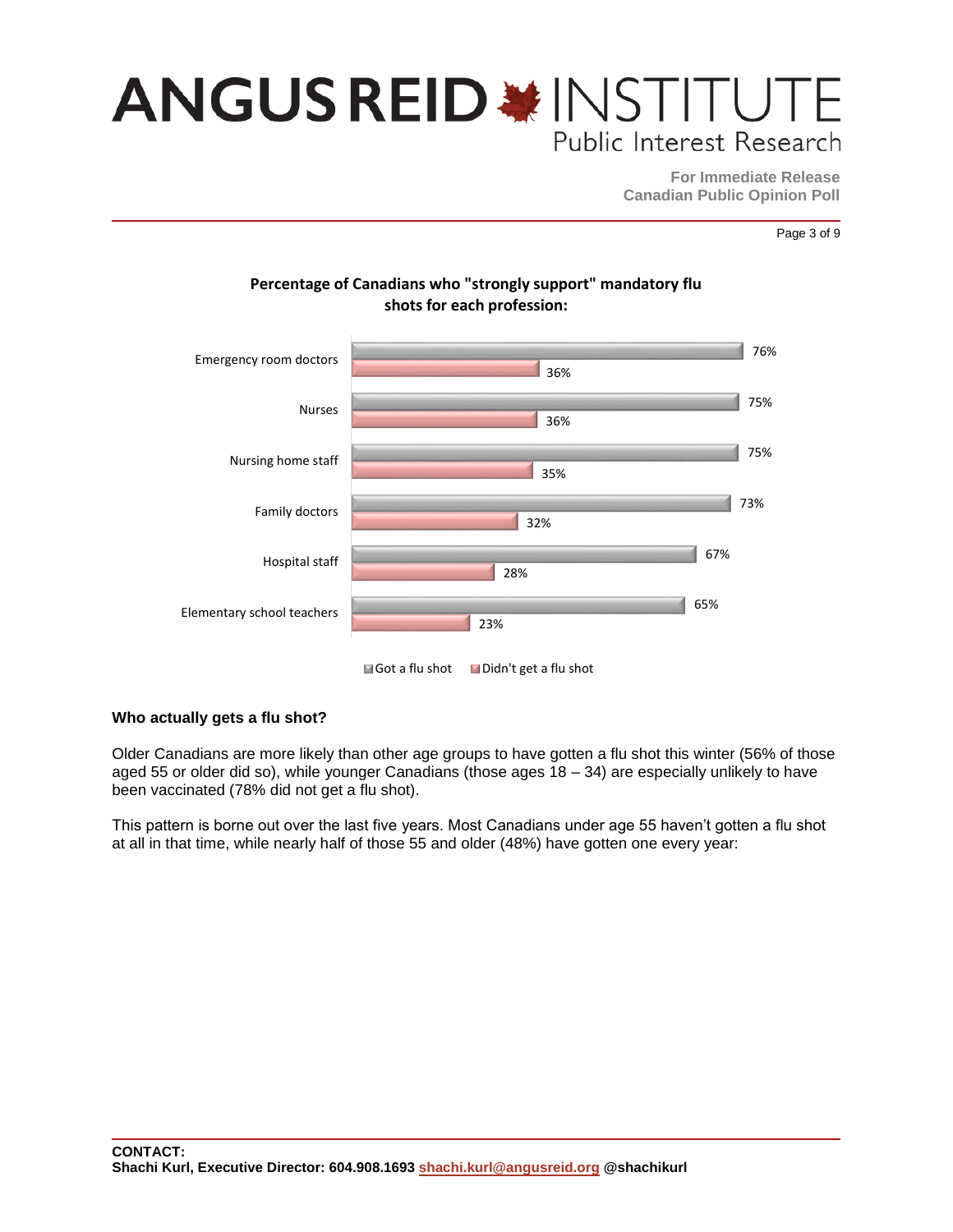**For Immediate Release Canadian Public Opinion Poll**

Page 4 of 9



Regionally, the flu shot seems to have the most uptake in Atlantic Canada. A full majority (56%) of Atlantic Canadians say they got the flu shot this year – the only region in which this is the case – and are among the Canadians most likely to have been vaccinated every year for the past five years (38% have).

At the other end of the spectrum, more than half of Quebecers (55%) say they haven't gotten a flu shot in any of the last five years – and 70 per cent did not get one this year [\(see comprehensive tables\)](http://angusreid.org/wp-content/uploads/2016/03/2016.02.25_Flu-ShotsReleaseTables.pdf).

#### **Are flu shots effective?**

Medical research has found that vaccinations are [generally useful on two levels:](http://healthycanadians.gc.ca/healthy-living-vie-saine/immunization-immunisation/coverage-couverture/index-eng.php) First, they protect the individual person who has been inoculated against a disease. Second, they protect the broader community through ["herd immunity"](http://www.vaccines.gov/basics/protection/) – the idea that if enough people are vaccinated (and the vaccine is effective), it protects even those who aren't because fewer people are contracting and transmitting the disease.

The problem past years' flu shots have faced is that they have not been particularly effective at preventing the virus. The vaccine developed for the 2014-15 flu season, for example, was [less than 23](http://www.cbc.ca/news/health/flu-vaccine-only-23-effective-in-u-s-even-less-effective-in-canada-1.2902091)  [per cent effective](http://www.cbc.ca/news/health/flu-vaccine-only-23-effective-in-u-s-even-less-effective-in-canada-1.2902091) in Canada.

Despite these problems, 63 per cent of Canadians say flu shots are either "very" or "mostly" effective at reducing the occurrence and severity of flu for the individual who gets the shot, and 61 per cent say the same of the effectiveness of the flu vaccine in the general community, as the following graph demonstrates: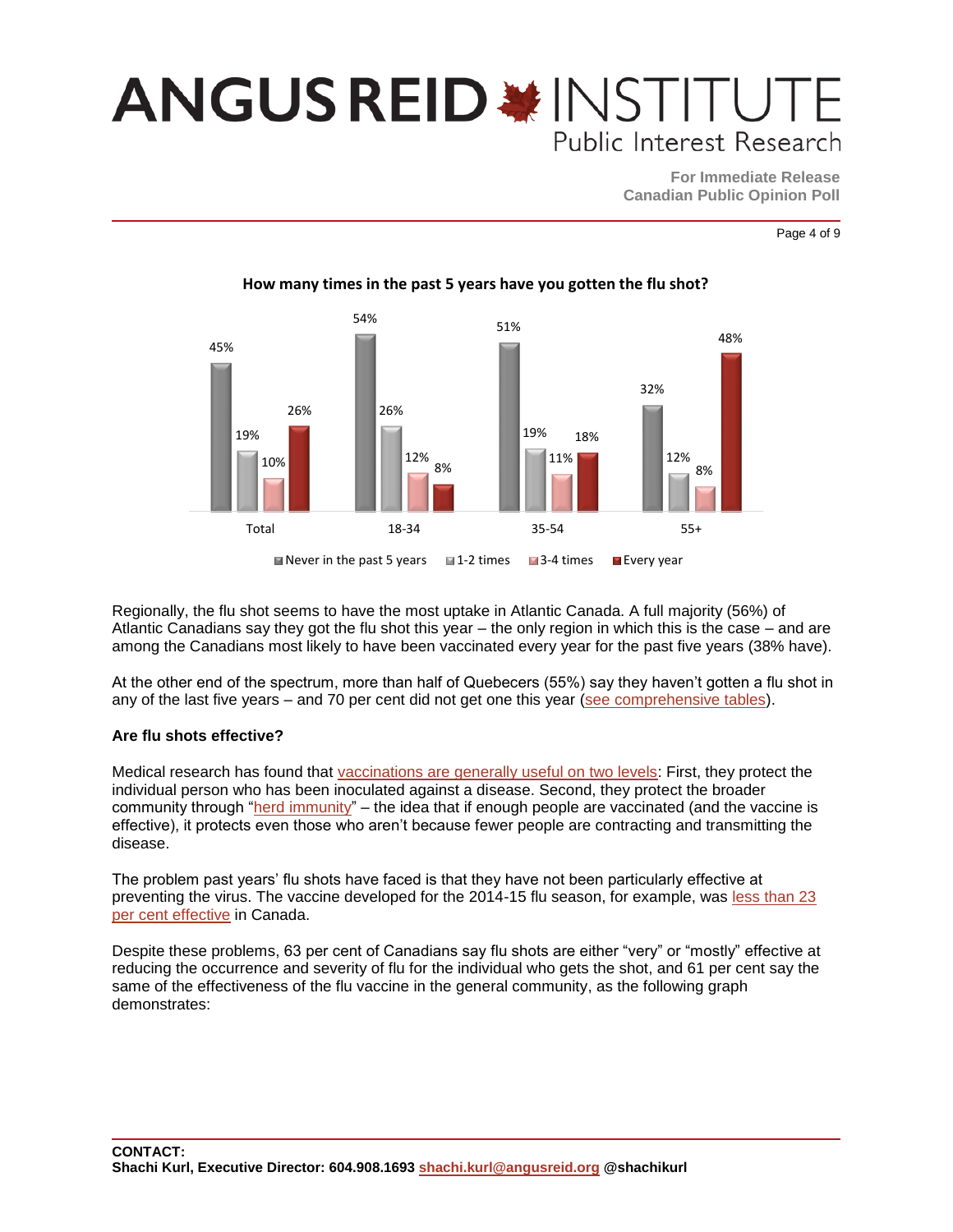**For Immediate Release Canadian Public Opinion Poll**

Page 5 of 9



**As a general rule, do you think the flu shot is effective in** 

Perhaps unsurprisingly, given their propensity to get vaccinated annually, Canadians ages 55 and older are most likely to say flu shots are effective:



Belief in the effectiveness of flu shots is strongest in Atlantic Canada and Alberta, while British Columbians and Quebecers are most likely to say flu shots aren't effective [\(see comprehensive tables\)](http://angusreid.org/wp-content/uploads/2016/03/2016.02.25_Flu-ShotsReleaseTables.pdf).

### **As a general rule, do you think the flu shot is effective in reducing the occurrence and severity of the flu? (those saying**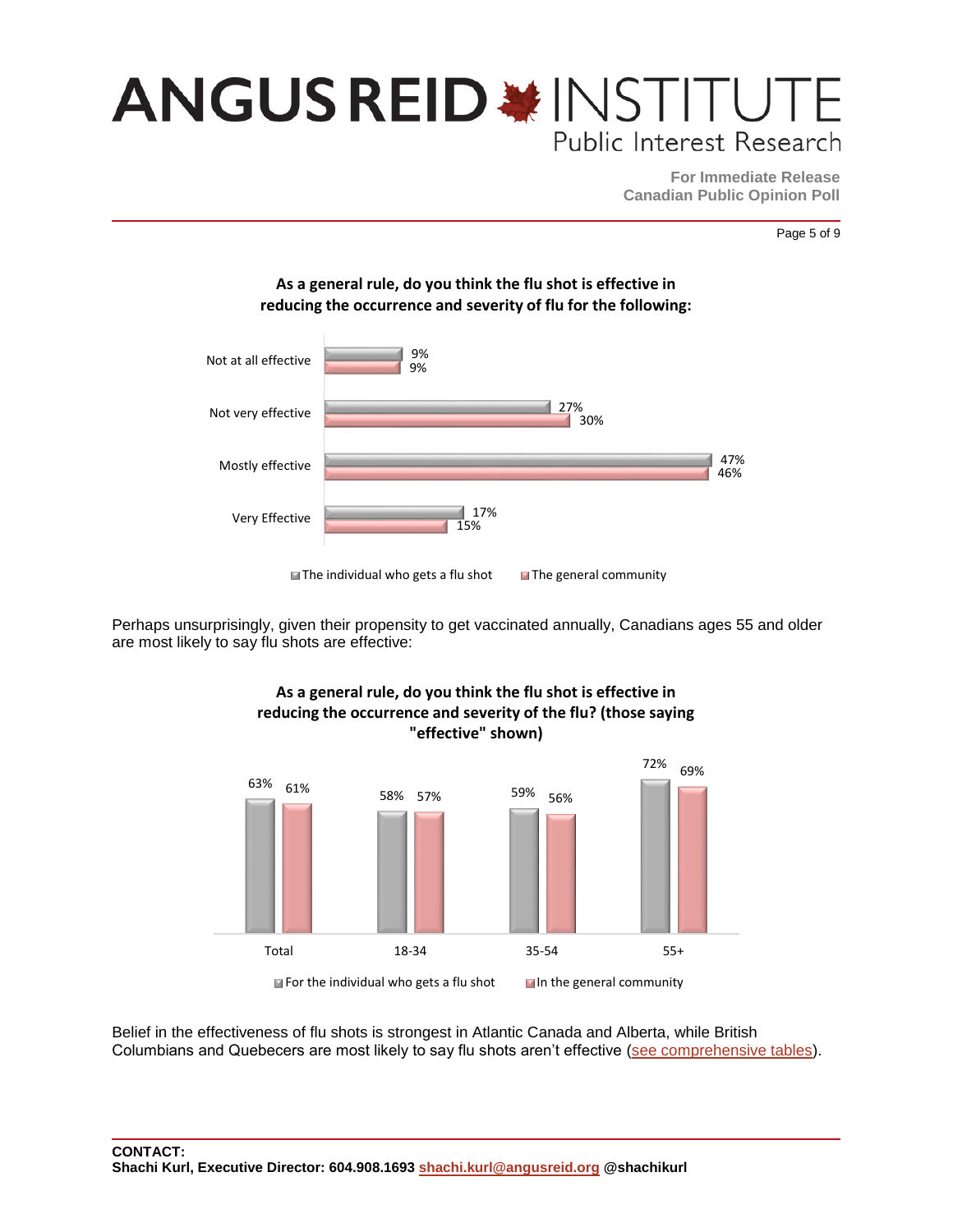**For Immediate Release Canadian Public Opinion Poll**

Page 6 of 9

#### **Doubts about effectiveness contribute to decision not to get a flu shot**

Among those who didn't get a flu shot this season, slight majorities say the vaccine isn't effective for either the individual who gets it (53%) or the community at large (55%).

And the main reasons for not being vaccinated? Lack of efficacy, and a belief it's not needed top the list:





*The Angus Reid Institute (ARI) was founded in October 2014 by pollster and sociologist, Dr. Angus Reid. ARI is a national, not-for-profit, non-partisan public opinion research organization established to advance education by commissioning, conducting and disseminating to the public accessible and impartial statistical data, research and policy analysis on economics, political science, philanthropy, public administration, domestic and international affairs and other socio-economic issues of importance to Canada and its world.*

#### *Summary tables follow. For detailed results by age, gender, region, and other demographics, [click](http://angusreid.org/wp-content/uploads/2016/03/2016.02.25_Flu-ShotsReleaseTables.pdf)  [here.](http://angusreid.org/wp-content/uploads/2016/03/2016.02.25_Flu-ShotsReleaseTables.pdf)*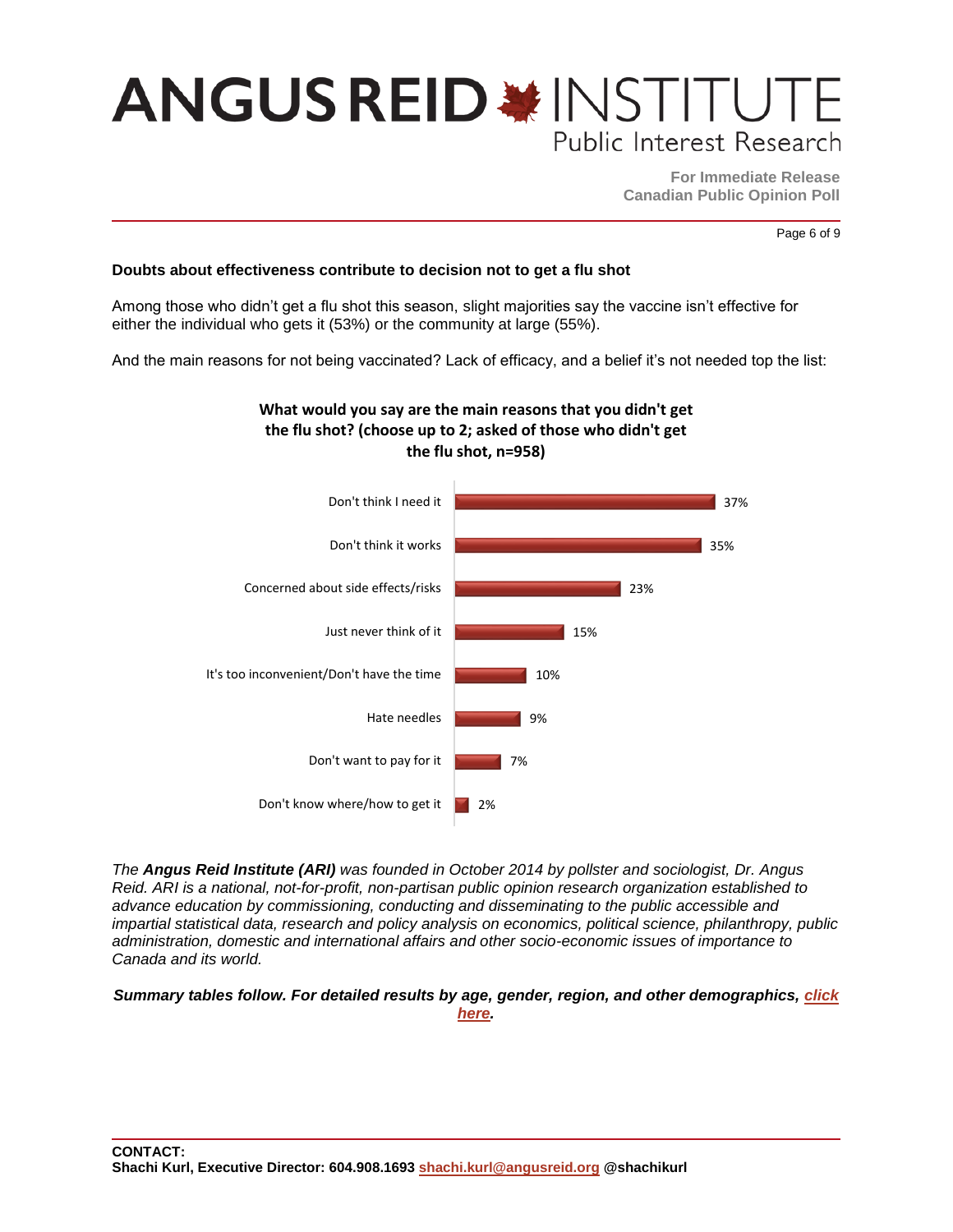**For Immediate Release Canadian Public Opinion Poll**

#### Page 7 of 9

| Please indicate whether you support or oppose legally requiring people in each of the<br>following professions to get a flu shot annually: |                        |                |                    |  |  |
|--------------------------------------------------------------------------------------------------------------------------------------------|------------------------|----------------|--------------------|--|--|
| (weighted sample sizes)                                                                                                                    | <b>Total</b><br>(1515) | Got a flu shot |                    |  |  |
|                                                                                                                                            |                        | Yes<br>(557)   | <b>No</b><br>(958) |  |  |
| <b>Emergency room doctors</b>                                                                                                              |                        |                |                    |  |  |
| <b>Strongly support</b>                                                                                                                    | 51%                    | 76%            | 36%                |  |  |
| <b>Moderately support</b>                                                                                                                  | 27%                    | 15%            | 34%                |  |  |
| <b>Moderately oppose</b>                                                                                                                   | 11%                    | 6%             | 14%                |  |  |
| <b>Strongly oppose</b>                                                                                                                     | 11%                    | 3%             | 16%                |  |  |
| <b>Family doctors</b>                                                                                                                      |                        |                |                    |  |  |
| <b>Strongly support</b>                                                                                                                    | 47%                    | 73%            | 32%                |  |  |
| <b>Moderately support</b>                                                                                                                  | 29%                    | 16%            | 36%                |  |  |
| <b>Moderately oppose</b>                                                                                                                   | 12%                    | 6%             | 16%                |  |  |
| <b>Strongly oppose</b>                                                                                                                     | 12%                    | 4%             | 16%                |  |  |
| <b>Nurses</b>                                                                                                                              |                        |                |                    |  |  |
| <b>Strongly support</b>                                                                                                                    | 50%                    | 75%            | 36%                |  |  |
| <b>Moderately support</b>                                                                                                                  | 28%                    | 16%            | 35%                |  |  |
| <b>Moderately oppose</b>                                                                                                                   | 10%                    | 5%             | 13%                |  |  |
| <b>Strongly oppose</b>                                                                                                                     | 11%                    | 4%             | 16%                |  |  |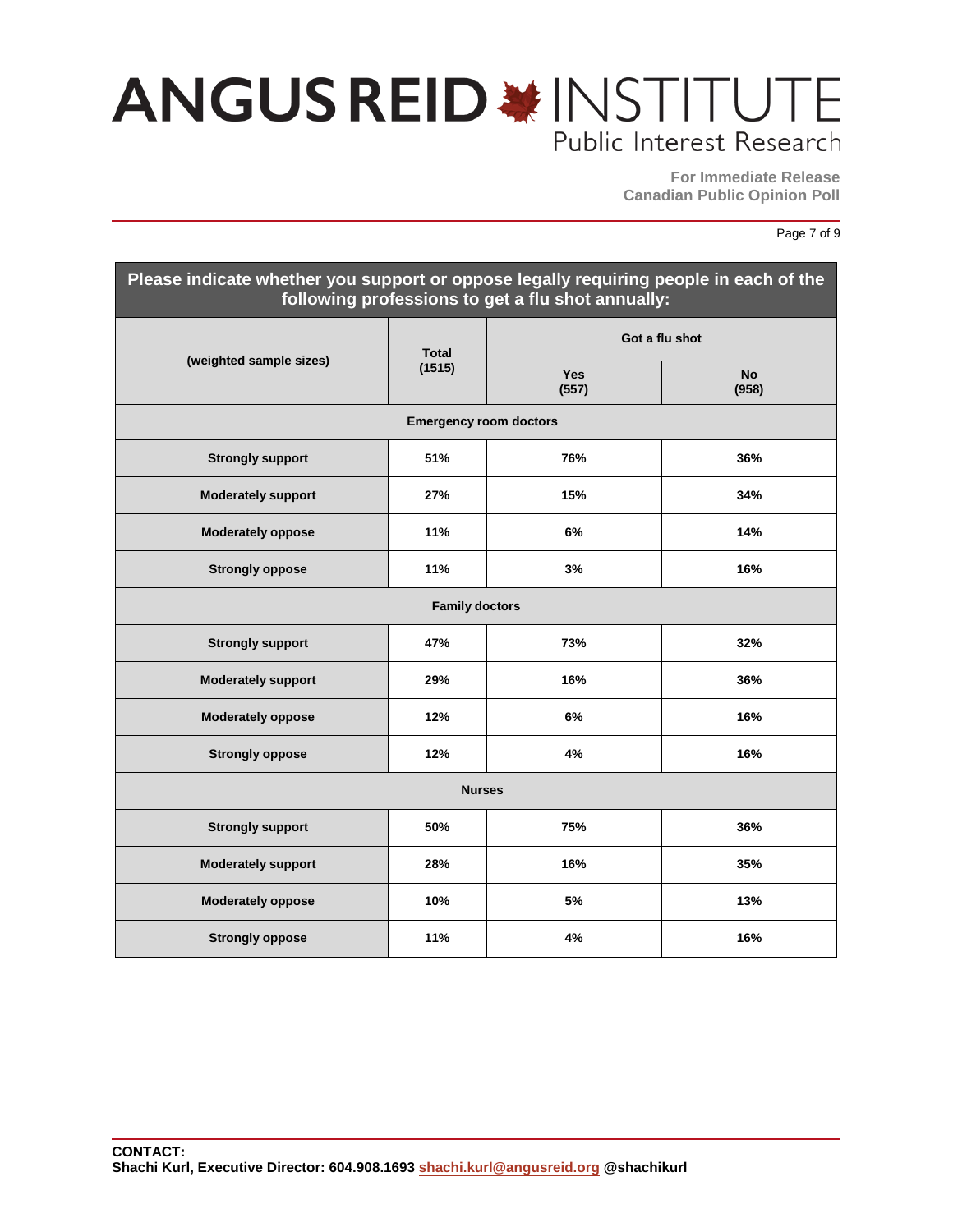**For Immediate Release Canadian Public Opinion Poll**

Page 8 of 9

| Please indicate whether you support or oppose legally requiring people in each of the<br>following professions to get a flu shot annually: |                        |                     |                    |  |  |  |
|--------------------------------------------------------------------------------------------------------------------------------------------|------------------------|---------------------|--------------------|--|--|--|
| (weighted sample sizes)                                                                                                                    | <b>Total</b><br>(1515) | Got a flu shot      |                    |  |  |  |
|                                                                                                                                            |                        | <b>Yes</b><br>(557) | <b>No</b><br>(958) |  |  |  |
| Hospital staff (janitors, cooks, etc.)                                                                                                     |                        |                     |                    |  |  |  |
| <b>Strongly support</b>                                                                                                                    | 42%                    | 67%                 | 28%                |  |  |  |
| <b>Moderately support</b>                                                                                                                  | 32%                    | 22%                 | 38%                |  |  |  |
| <b>Moderately oppose</b>                                                                                                                   | 13%                    | 7%                  | 17%                |  |  |  |
| <b>Strongly oppose</b>                                                                                                                     | 12%                    | 4%                  | 17%                |  |  |  |
| <b>Elementary school teachers</b>                                                                                                          |                        |                     |                    |  |  |  |
| <b>Strongly support</b>                                                                                                                    | 38%                    | 65%                 | 23%                |  |  |  |
| <b>Moderately support</b>                                                                                                                  | 33%                    | 22%                 | 40%                |  |  |  |
| <b>Moderately oppose</b>                                                                                                                   | 15%                    | 9%                  | 19%                |  |  |  |
| <b>Strongly oppose</b>                                                                                                                     | 13%                    | 4%                  | 18%                |  |  |  |
| <b>Nursing home staff</b>                                                                                                                  |                        |                     |                    |  |  |  |
| <b>Strongly support</b>                                                                                                                    | 50%                    | 75%                 | 35%                |  |  |  |
| <b>Moderately support</b>                                                                                                                  | 28%                    | 15%                 | 35%                |  |  |  |
| <b>Moderately oppose</b>                                                                                                                   | 11%                    | 6%                  | 14%                |  |  |  |
| <b>Strongly oppose</b>                                                                                                                     | 11%                    | 4%                  | 16%                |  |  |  |